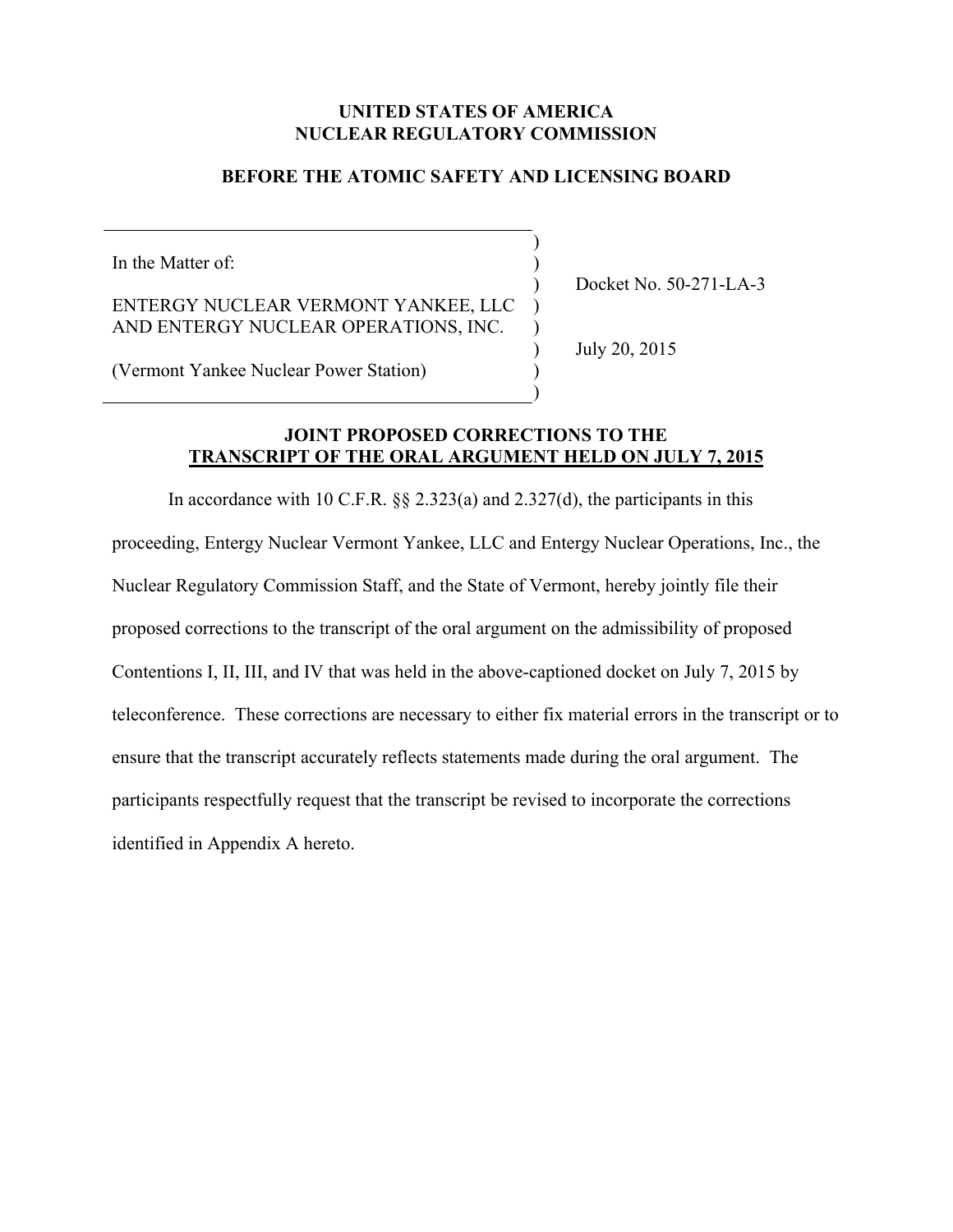Respectfully submitted,

Susan H. Raimo Entergy Services, Inc. 101 Constitution Avenue, N.W. Washington, D.C. 20001 Phone: (202) 530-7330 Fax: (202) 530-7350 E-mail: sraimo@entergy.com

Aaron Kisicki Vermont Department of Public Service 112 State Street – Drawer 20 Montpelier, VT 05620 (802) 828-3785 E-mail: aaron.kisicki@state.vt.us

*Executed in Accord with 10 C.F.R. § 2.304(d)*

Paul M. Bessette Stephen J. Burdick Morgan, Lewis & Bockius LLP 1111 Pennsylvania Avenue, N.W. Washington, D.C. 20004 Phone: (202) 739-5796 Fax: (202) 739-3001 E-mail: pbessette@morganlewis.com E-mail: sburdick@morganlewis.com

*Counsel for Entergy Nuclear Vermont Yankee, LLC and Entergy Nuclear Operations, Inc.* 

*Executed in Accord with 10 C.F.R. § 2.304(d)*

Kyle H. Landis-Marinello Assistant Attorney General Vermont Attorney General's Office 109 State Street Montpelier, VT 05609 (802) 828-1361 E-mail: kyle.landis-marinello@state.vt.us

*Counsel for the State of Vermont* 

*Executed in Accord with 10 C.F.R. § 2.304(d)*

Beth Mizuno Anita Ghosh Mitzi A. Young Jeremy L. Wachutka U.S. Nuclear Regulatory Commission Office of the General Counsel Mail Stop O-15-D21 Washington, DC 20555 (301) 415-3122 E-mail: Beth.Mizuno@nrc.gov E-mail: Anita.Ghosh@nrc.gov E-mail: Mitzi.Young@nrc.gov E-mail: Jeremy.Wachutka@nrc.gov

*Counsel for NRC Staff*

Dated in Washington, D.C. this 20th day of July 2015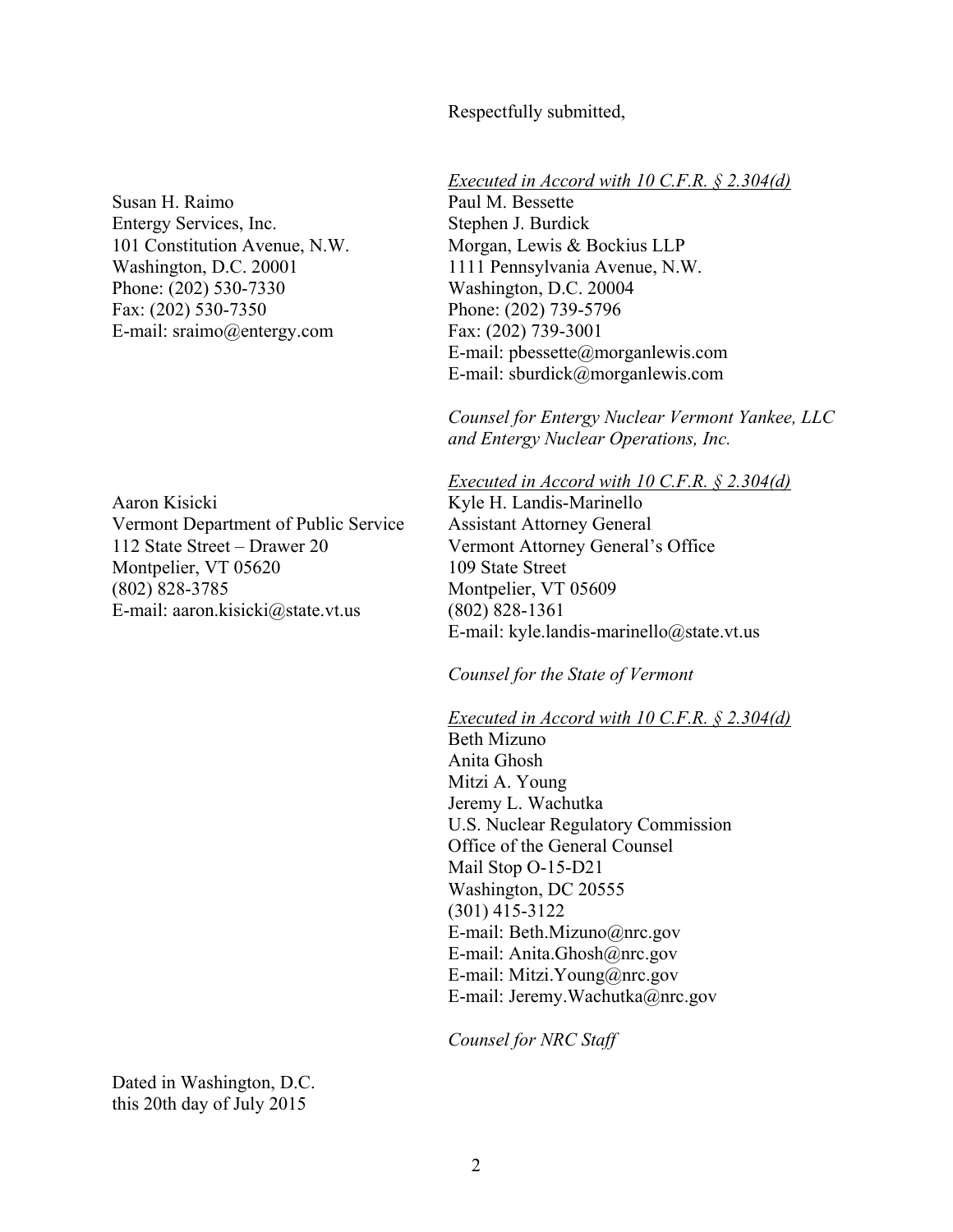# **APPENDIX A**

# **PROPOSED CORRECTIONS TO THE TRANSCRIPT OF THE ORAL ARGUMENT HELD ON JULY 7, 2015 (DOCKET NO. 50-271-LA-3)**

| Page            | Line(s)         | <b>Delete</b>                 | Insert                           |
|-----------------|-----------------|-------------------------------|----------------------------------|
| 5               | $\overline{4}$  | "the Licensee"                | "the Licensing"                  |
| $\overline{7}$  | 19-20           | "to file to file"             | "to file"                        |
| 9               | $\overline{4}$  | "complete of"                 | "completeness of"                |
| 9               | 20              | "slot of"                     | "swap of"                        |
| 10              | $\overline{2}$  | "hasty evaluation"            | "safety evaluation"              |
| 11              | 10              | "Toe the"                     | "To the"                         |
| 11              | 15              | "ad the"                      | "and the"                        |
| 12              | 9               | "not been"                    | "now been"                       |
| 12              | 21              | "doe snot"                    | "does not"                       |
| 13              | 19              | "request or LAR."             | "request, or LAR,"               |
| $\overline{13}$ | 20              | "They would"                  | "that would"                     |
| 14              | 5               | "contention of admissibility" | "contention admissibility"       |
| 14              | 8               | "why four"                    | "why all four"                   |
| 14              | 9               | "are admissible"              | "are inadmissible"               |
| 15              | 15              | "to relive"                   | "to delete"                      |
| 15              | 19              | "speaks to only"              | "seeks to do only"               |
| 15              | 21              | "in these"                    | "and these"                      |
| $\overline{15}$ | 24              | "infamous full attack"        | "impermissible attack"           |
| 16              | 6               | "on the basis of"             | "on the basis that"              |
| 16              | 22              | "are not moot."               | "are now moot."                  |
| 17              | $\overline{2}$  | "form the"                    | "from the"                       |
| 17              | 6               | "June 17 so the"              | "June 17. Those"                 |
| 18              | $\mathbf{1}$    | "to talk to you and to"       | "this opportunity to"            |
| 19              | 10              | "exclusively contemplated"    | "explicitly contemplated"        |
| 19              | 16              | "inadmissibly challenges"     | "impermissibly challenges"       |
| 19              | 17              | "without taking"              | "without seeking"                |
| $20\,$          | $\overline{4}$  | "on PSF"                      | "in PFS"                         |
| $20\,$          | $\overline{5}$  | "require element"             | "required element"               |
| $20\,$          | 13              | "form the"                    | "from the"                       |
| <b>20</b>       | $17\,$          | "the December"                | "the decommissioning"            |
| 20              | $\overline{18}$ | "December expenses are"       | "decommissioning expenses after" |
| 20              | 20              | "Thus, is the"                | "Thus, if the"                   |
| $20\,$          | 21              | "would not longer"            | "would no longer"                |
| 21              | $15 - 16$       | "decommission admissibility." | "decommission the facility."     |
| 22              | 5               | "explain in"                  | "explained in"                   |
| $22\,$          | 18              | "6 of"                        | ``6"                             |
| 24              | 17              | "50.75(h)(i)"                 | " $50.75(h)(1)$ "                |
| 25              | $\mathbf{1}$    | "December trust"              | "decommissioning trust"          |
| 25              | $\overline{7}$  | "crosses a narrow line"       | "is a narrow one"                |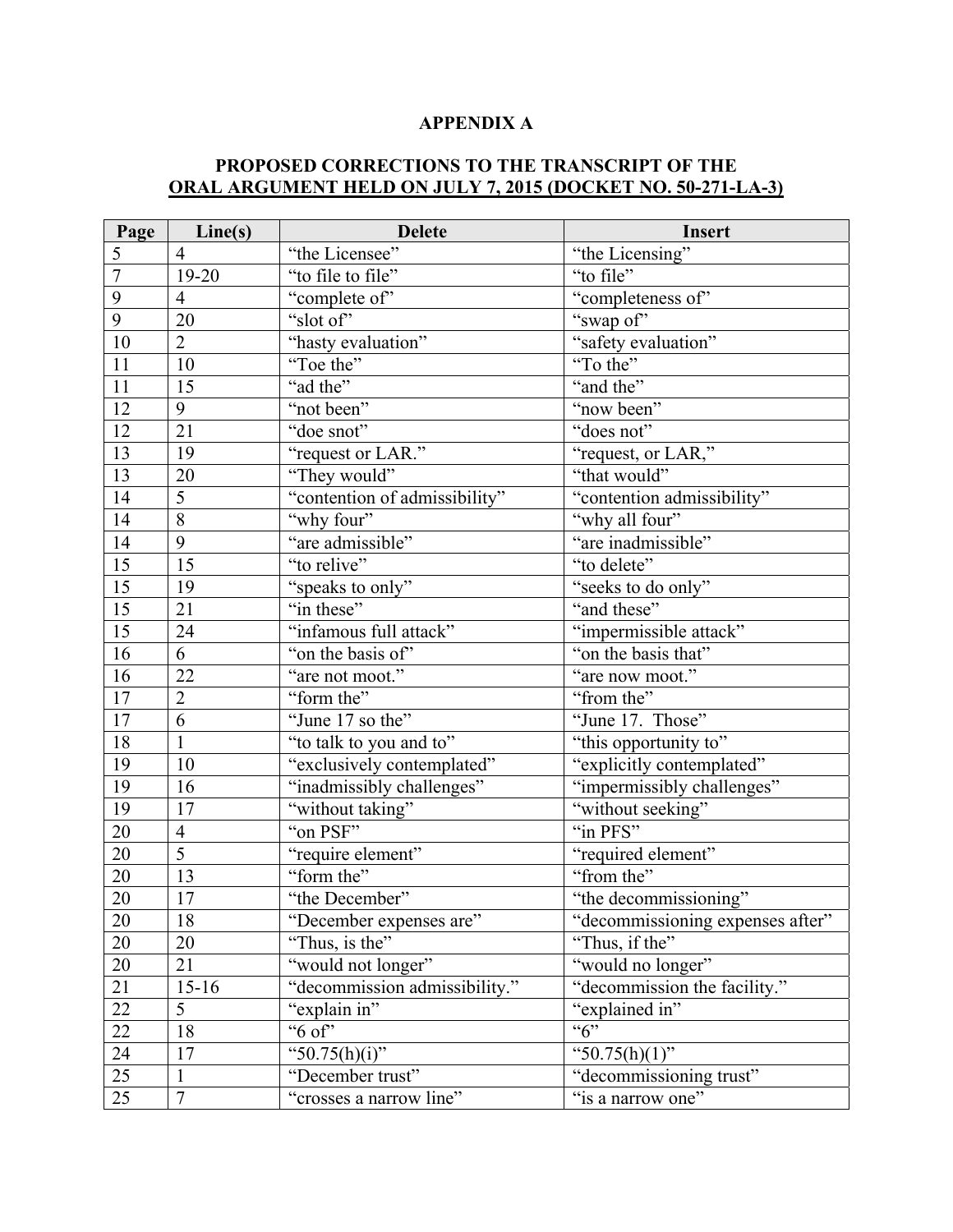| Page            | Line(s)         | <b>Delete</b>           | <b>Insert</b>                    |
|-----------------|-----------------|-------------------------|----------------------------------|
| 25              | 14              | "protected of"          | "protective of"                  |
| 26              | $\mathbf{1}$    | "And I"                 | "ADMIN. JUDGE FROEHLICH:         |
|                 |                 |                         | And I"                           |
| 27              | 19              | "is at the"             | "is that the"                    |
| 28              | 6               | "Please"                | "ADMIN. JUDGE FROEHLICH:         |
|                 |                 |                         | Please"                          |
| 31              | 9               | " $50.82(a)(8)(1)$ "    | "50.82(a)(8)(i)"                 |
| 31              | 13              | " $75(h)$ "             | "50.75(h)"                       |
| 31              | 23              | "are two"               | $\overline{\mathscr{C}}$ as two" |
| 32              | 16              | "if had"                | $\sqrt{\text{if}}$               |
| 33              | $\overline{5}$  | "are licensing"         | "our licensing"                  |
| $\overline{33}$ | $\overline{11}$ | "licensing amendment."  | "license amendment."             |
| 34              | 6               | "years whether"         | "years on other"                 |
| 35              | 20              | "essential management"  | "spent fuel management"          |
| $\overline{35}$ | 22              | "they sough"            | "they sought"                    |
| $\overline{37}$ | $13 - 14$       | "just noticing comment" | "just notice and comment"        |
| 39              | 11              | "license ability."      | "licensability."                 |
| 39              | 12              | "license ability."      | "licensability."                 |
| 40              | 5               | "to it."                | "to it. So, Your Honor."         |
| 40              | $6 - 7$         | "ADMIN. JUDGE WARDWELL: | "ADMIN. JUDGE WARDWELL:          |
|                 |                 | So Your Honor, this is" | This is"                         |
| 41              | 5               | "request it does"       | "request does"                   |
| 44              | $\overline{5}$  | "doe snot"              | "does not"                       |
| 46              | 11              | "Comanche Peake"        | "Comanche Peak"                  |
| 46              | 13              | "conditions to"         | "condition to"                   |
| 46              | 14              | "Out exemption"         | "Our exemption"                  |
| 46              | 24              | "Comanche Peake"        | "Comanche Peak"                  |
| $\overline{47}$ | 15              | "than regulation"       | "that regulation"                |
| 47              | 25              | "Comanche Peake"        | "Comanche Peak"                  |
| 48              | 8               | "Comanche Peake"        | "Comanche Peak"                  |
| 48              | $10\,$          | "And do the"            | "And did the"                    |
| 48              | 11              | "state complication"    | "state consultation"             |
| 48              | 12              | "or a state that"       | "or state that it"               |
| 48              | 18              | "Comanche Peake"        | "Comanche Peak"                  |
| 48              | 22              | "Comanche Peake"        | "Comanche Peak"                  |
| 48              | 25              | "my request"            | " $my$ "                         |
| 49              | 12              | "generating tube"       | "generator tube"                 |
| 49              | 24              | "were discussed"        | "here discussed"                 |
| 49              | 25              | "Comanche Peake"        | "Comanche Peak"                  |
| 50              | $\overline{2}$  | "Comanche Peake"        | "Comanche Peak"                  |
| 50              | $12 - 13$       | "Comanche Peake"        | "Comanche Peak"                  |
| 53              | 14              | "is at"                 | "is that"                        |
| 53              | 20              | "which is exemption"    | "with an exemption"              |
| 54              | $\overline{2}$  | "prude investment"      | "prudent investor"               |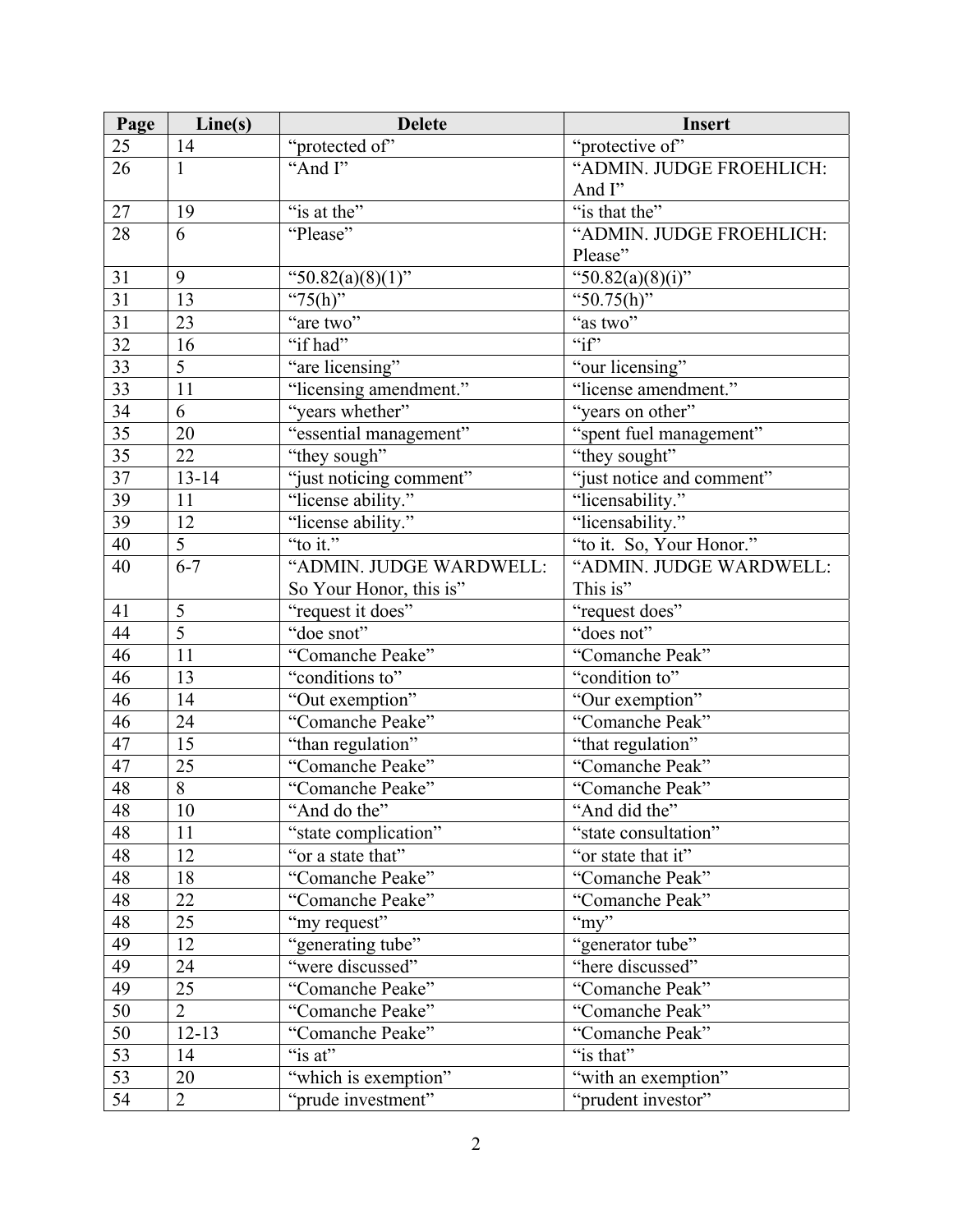| Page            | Line(s)        | <b>Delete</b>                  | <b>Insert</b>                     |
|-----------------|----------------|--------------------------------|-----------------------------------|
| 55              | $\overline{4}$ | "(8) apply"                    | "(8) and would apply"             |
| $\overline{56}$ | $\overline{7}$ | "doe snot"                     | "does not"                        |
| $\overline{56}$ | 10             | "FPS"                          | "PFS"                             |
| 56              | 22             | "thee matters"                 | "these matters"                   |
| 59              | 14             | "a redemption process"         | "an exemption process"            |
| 60              | $\mathbf{1}$   | "your compliance with the      | "you're complying with the        |
|                 |                | regulation."                   | regulations."                     |
| 61              | 13             | "just be"                      | "just to be"                      |
| 61              | 14             | "completed unrelated"          | "completely unrelated"            |
| $\overline{61}$ | 17             | "forms as"                     | "forums as"                       |
| 67              | 25             | "this annual"                  | "an annual"                       |
| 68              | 25             | "Is there"                     | "Is this"                         |
| 69              | $\overline{6}$ | "find if"                      | "fine if"                         |
| $70\,$          | $\overline{5}$ | "deficiency of"                | "sufficiency of"                  |
| 70              | 22-23          | "theses issues"                | "these issues"                    |
| $\overline{71}$ | 6              | "Section 75(h)"                | "Section $50.75(h)$ "             |
| 71              | $\overline{8}$ | "challenge to"                 | "challenges to"                   |
| 71              | 10             | "think is"                     | "think that is"                   |
| 71              | 14             | "inadmissible contentions"     | "admissible contentions"          |
| $\overline{71}$ | 22             | "infamously"                   | "impermissible"                   |
| 72              | $\mathbf{1}$   | "found to e"                   | "found to be"                     |
| 73              | 9              | "amendment summary request"    | "amendment request"               |
| $\overline{73}$ | $12 - 13$      | "are an infamous challenge to" | "are impermissible challenges to" |
| 73              | 22-23          | "decommissioned disbursements" | "decommissioning disbursements"   |
| 74              | 6              | "hearing process"              | "decommissioning process"         |
| 74              | 10             | "option for a hearing"         | "opportunity for a hearing"       |
| $\overline{75}$ | 12             | "argument in the"              | "argument and the"                |
| 76              | 13             | "PSF"                          | "PFS"                             |
| 76              | 18             | "environmental is"             | "environment is"                  |
| 76              | 19             | "approve this"                 | "approves this"                   |
| $\overline{77}$ | 15             | "fro Vermont o August"         | "from Vermont on August"          |